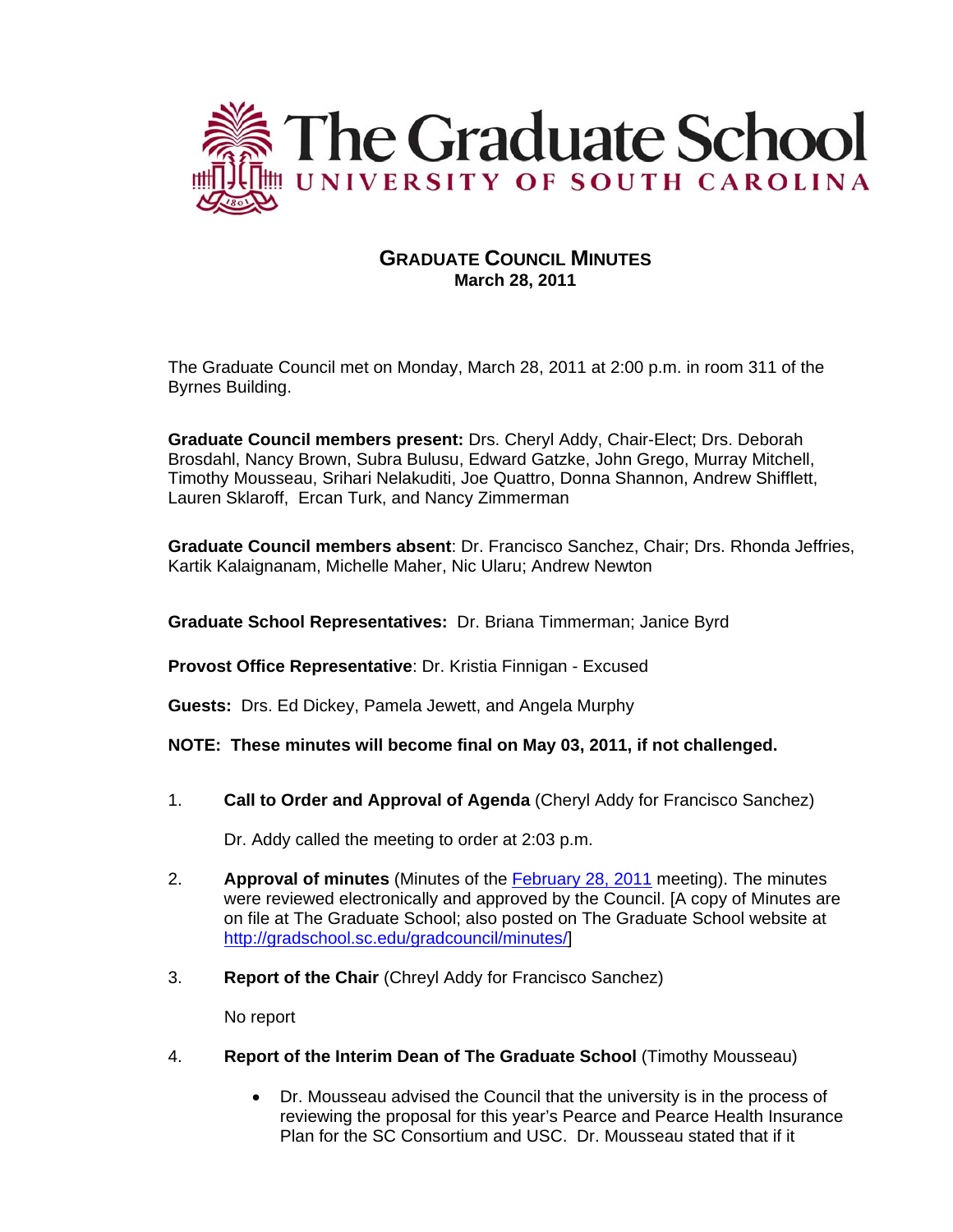becomes necessary, the Council will be asked to offer suggestions and or feedback.

#### 5. **Report of the Associate Dean / Secretary of the Graduate Council**  (Nancy Zimmerman)

- Dr. Zimmerman reminded the Council that they will meet two more times this semester: April 25 at 2:00 p.m. and May 23 at 11:30 a.m.
- Dr. Zimmerman informed the Council that a call for nominations for Graduate Council was sent out to the departments by Ryan Webber, IT Manager, on last week. The deadline for nominations is Tuesday, March 29. At that time, an electronic ballot will be sent to the faculty. The newly elected members will be contacted and the public announcement of election results will be at the next Graduate Directors meeting to be held in the Russell House on April 19 at 1:00 p.m.
- Dr. Zimmerman advised the Council that Graduate Student Day is scheduled to be held on April 8, 2011 in The Russell House. Dr. Zimmerman informed that all Council members are expected to serve as judges and that Simone Francis will send them more information regarding their duties. More information regarding Graduate Student Day can be viewed online at <http://gradschool.sc.edu/gsd/>.
- 6. **Report of the Graduate Student Association Representative** (Andrew Newton Absent)
	- Janice Byrd conveyed a message from Mr. Newton that the graduate student surveys have been emailed to students through the listserv.

## 7. **Report of the Academic Policy and Practices Committee** (Cheryl Addy)

- The Policy and Practices committee are currently working on revising the doctoral committee appointment policy. A proposal will be presented to the Council at the next meeting.
- 8. **Report of the Committee on 500/600 Level Courses, Distance Education, and Special Courses** (Nancy Zimmerman)

#### **500 - 600 Level Courses:**

Faculty Senate Committee on Curricula and Courses met on Friday, January 14, 2011 at 2:30 PM and on Friday, February 11, 2011 at 2:30 PM.

## **Approvals January 14:**

 GERM 518 [= LING 548] - new LING 648 [=GERM 518] - new ELCT 561 – prerequisite HSPM 500 – remove restriction

## **Approvals February 11:**

 MSCI 503 [=BIOL 502] – new BIOL 502 [=MSCI 503] – new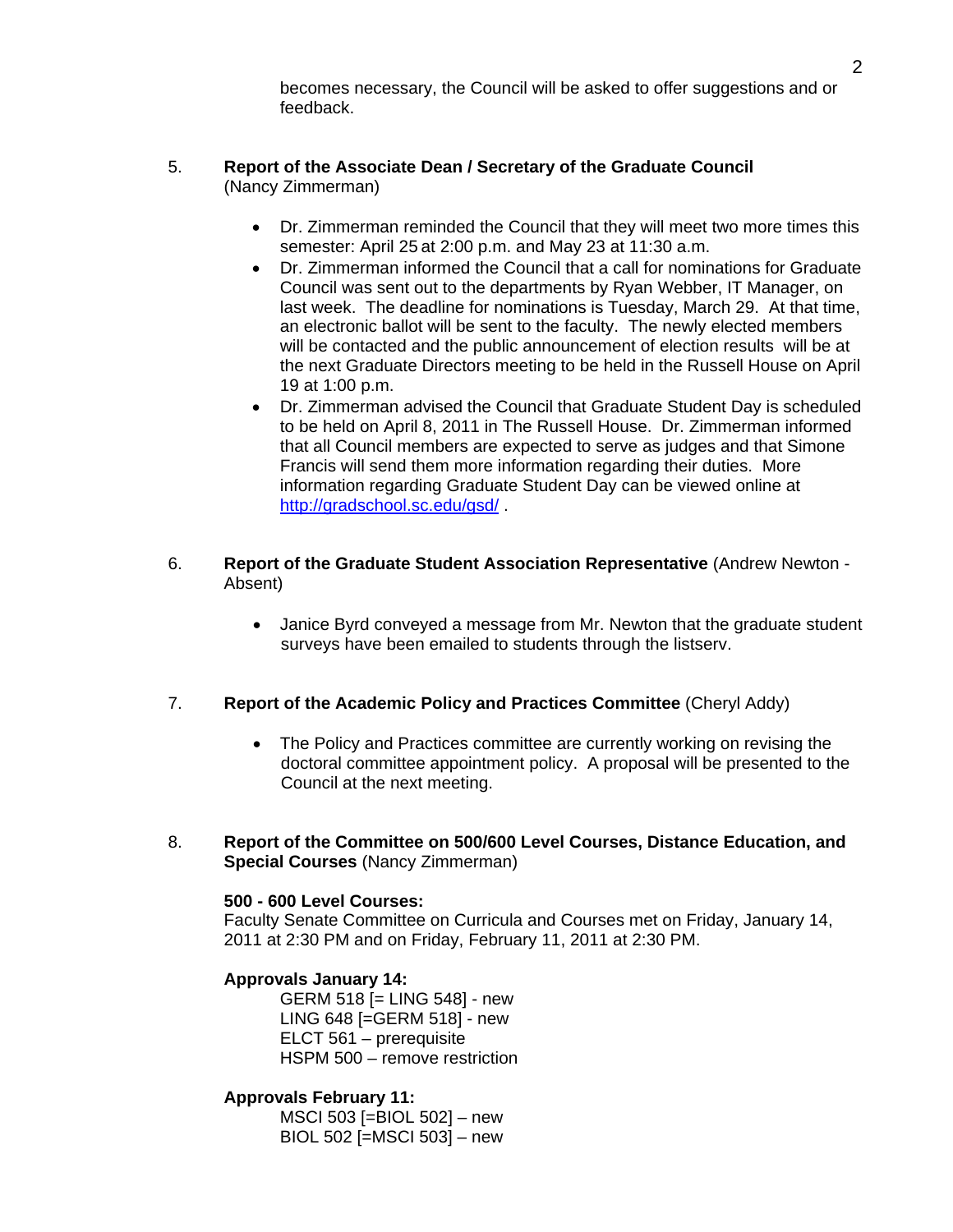ECON 509 – new EDTE 521 – change in designator and course number to EDML 321 EDML 553 – prerequisite EDML 563 – prerequisite EDML 573 – prerequisite JOUR 555 – credit hours, co-requisite, and description JOUR 55L – deletion TSTM 544 – designator to ITEC and prerequisite to ITEC TSTM 545 - designator to ITEC and prerequisite to ITEC TSTM 560 – designator to ITEC and description TSTM 562 - designator to ITEC and prerequisite to ITEC TSTM 564 – designator to ITEC, prerequisite to ITEC and description TSTM 570 – title, designator to ITEC and prerequisite to ITEC TSTM 584 - designator to ITEC and prerequisite to ITEC TSTM 586 - designator to ITEC and prerequisite to ITEC

TSTM 590 – title and designator to ITEC

The next meeting of the Committee on Curricula and Courses will be held April 8, 2011, at 2:30 PM.

#### **Special Topics course approvals:**

| Spring 2011             | Summer 2011      |
|-------------------------|------------------|
| HIST R599E (2 sections) | <b>EXSC 755K</b> |
| SOWK 768G               | PEDU 755M        |
| EDUC R633B              |                  |

### **DED approvals:**

| Spring 2011      | Summer 2011       |
|------------------|-------------------|
| <b>SOWK 768G</b> | <b>EDCS 721</b>   |
|                  | EDHE 832          |
|                  | <b>SLIS 795 E</b> |
|                  | <b>SLIS 797 E</b> |

**Fall 2011** EDTE 780 COMD 716

## 9. **Fellowships and Scholarships Committee** (Joe Quattro)

Dr. Quattro advised the Council that the Fellowships and Scholarships Committee has reviewed all submissions for the Dean's Award for Excellence in Graduate Study and Mortarboard Award and the winners will be announced at Graduate Student Day.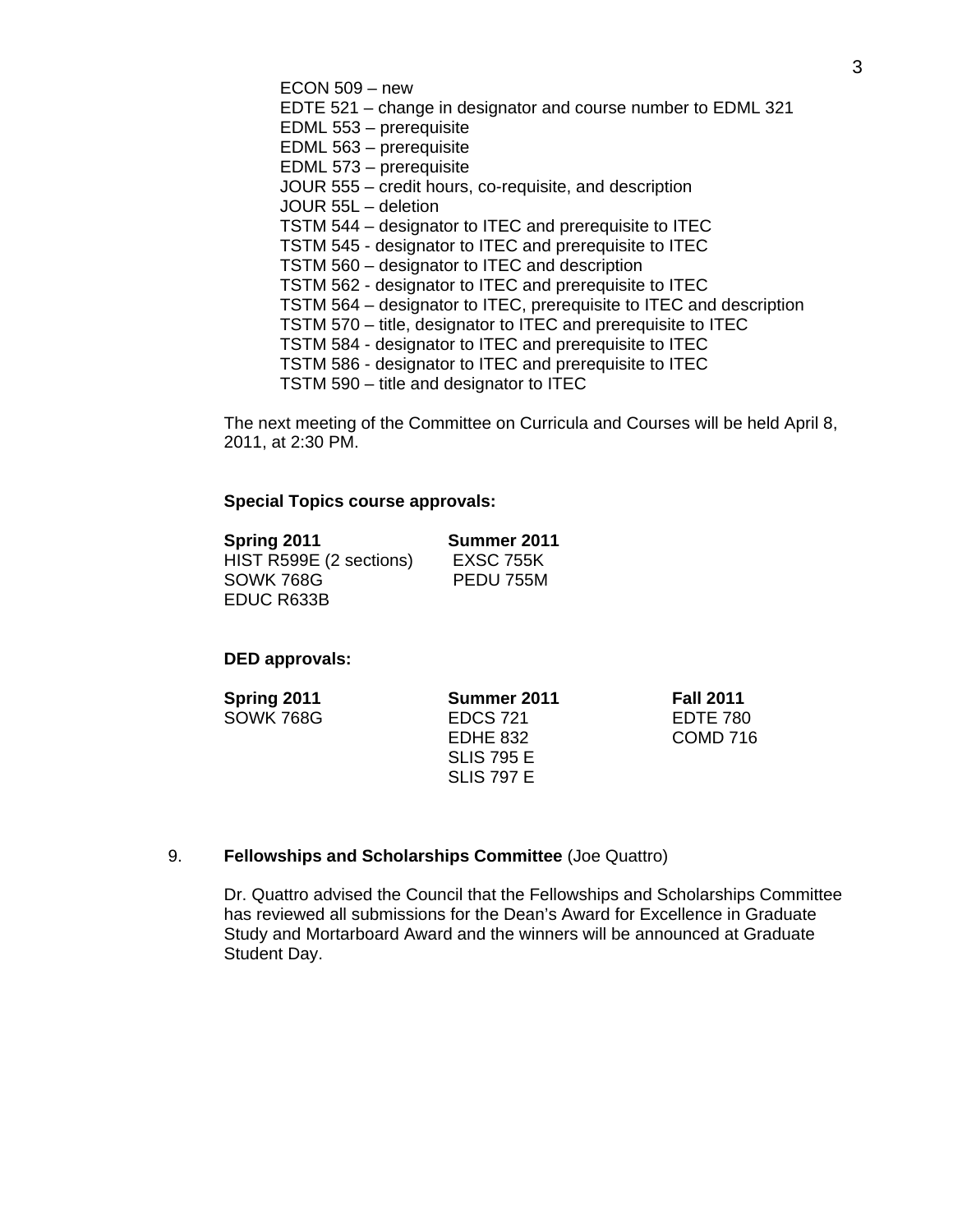10. **Report of the Humanities, Social Sciences, Education, and Related Professional Programs Committee** (Murray Mitchell)

## **COLLEGE OF ARTS AND SCIENCES**

#### *Linguistics*

Course Change Proposal: **APPROVED** 

#### **From: LING 728 –** [Formal Semantics \(3\)](http://gradschool.sc.edu/gradcouncil/curr_docs/CCPLING728_201111.pdf)

 The formal study of linguistic meaning, including the following topics: Fregean truth-conditional semantics; lexical decomposition; predication, modification, and definite descriptions; generalized quantification; intentional and extensional contexts; tense, aspect, and modality; propositional attitudes; and indexicality, deixis, presupposition, speech acts, and implicature.

 Prereq: LING 600 or 627 Cross-list: PHIL 719 # Times Course Can Be Taken: 3

**To: LING 728 –** Semantic Theory (3) The formal study of linguistic meaning, including the following topics: Fregean truth-conditional semantics; lexical decomposition; predication and modification; lambda abstraction; generalized quantification; intentional and extensional contexts; tense, aspect, and modality; propositional attitudes; and indexicality.

> Prereq: LING 600 or 627 Cross-list: PHIL 719 # Times Course Can Be Taken: 1

[Effective: Fall 2011]

 New Course Proposal: **APPROVED LING 729 –** [Pragmatic Theory \(3\)](http://gradschool.sc.edu/gradcouncil/curr_docs/NCPLING729_201111.pdf)

Study of formal approaches to pragmatic phenomena such as focus, presupposition, and implicature; examination of deictic, contextual and perspectival expressions; survey of pragmatic frameworks such as Relevance Theory and Discourse Representation Theory; study of information structural properties of natural languages, including topic comment structure, given-new contrasts, definiteness versus indefiniteness.

 Prereq: LING 600 or 627 Cross-list: PHIL 717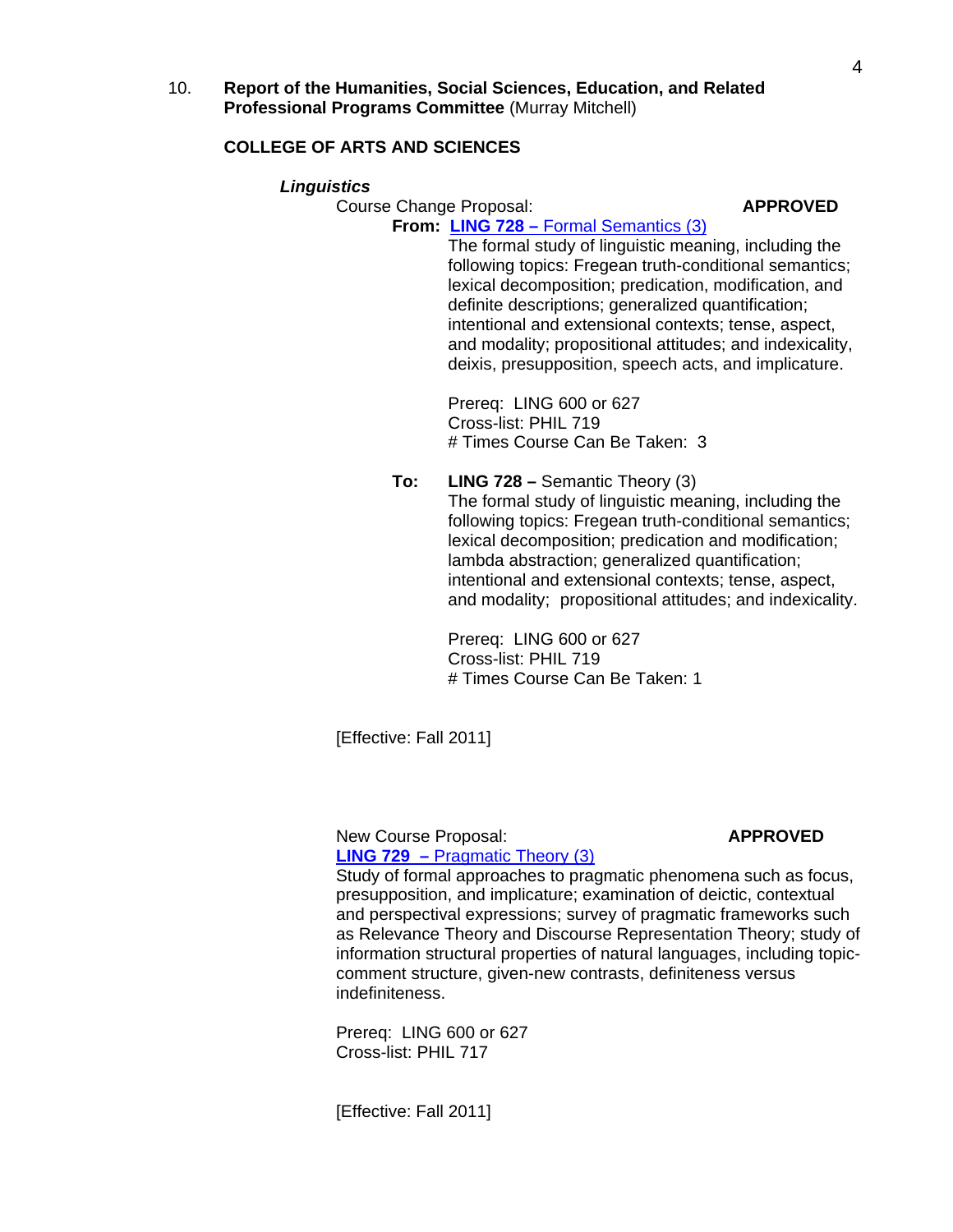#### *Philosophy*

Course Change Proposal: **APPROVED** 

## **From: PHIL 719 –** [Formal Semantics \(3\)](http://gradschool.sc.edu/gradcouncil/curr_docs/CCPPHIL719_201111.pdf)

 The formal study of linguistic meaning, including the following topics: Fregean truth-conditional semantics; lexical decomposition; predication, modification, and definite descriptions; generalized quantification; intentional and extensional contexts; tense, aspect, and modality; propositional attitudes; and indexicality, deixis, presupposition, speech acts, and implicature.

 Prereq: LING 600 or 627 Cross-list: LING 728 # Times Course Can Be Taken: 3

#### **To: PHIL 719 –** Semantic Theory (3)

 The formal study of linguistic meaning, including the following topics: Fregean truth-conditional semantics; lexical decomposition; predication and modification; lambda abstraction; generalized quantification; intentional and extensional contexts; tense, aspect, and modality; propositional attitudes; and indexicality.

 Prereq: LING 600 or 627 Cross-list: LING 728 # Times Course Can Be Taken: 1

[Effective: Fall 2011]

New Course Proposal: **APPROVED PHIL 717 – [Pragmatic Theory \(3\)](http://gradschool.sc.edu/gradcouncil/curr_docs/NCPPHIL717_201111.pdf)** 

Study of formal approaches to pragmatic phenomena such as focus, presupposition, and implicature; examination of deictic, contextual and perspectival expressions; survey of pragmatic frameworks such as Relevance Theory and Discourse Representation Theory; study of information structural properties of natural languages, including topic comment structure, given-new contrasts, definiteness versus indefiniteness.

 Prereq: LING 600 or 627 Cross-list: LING 729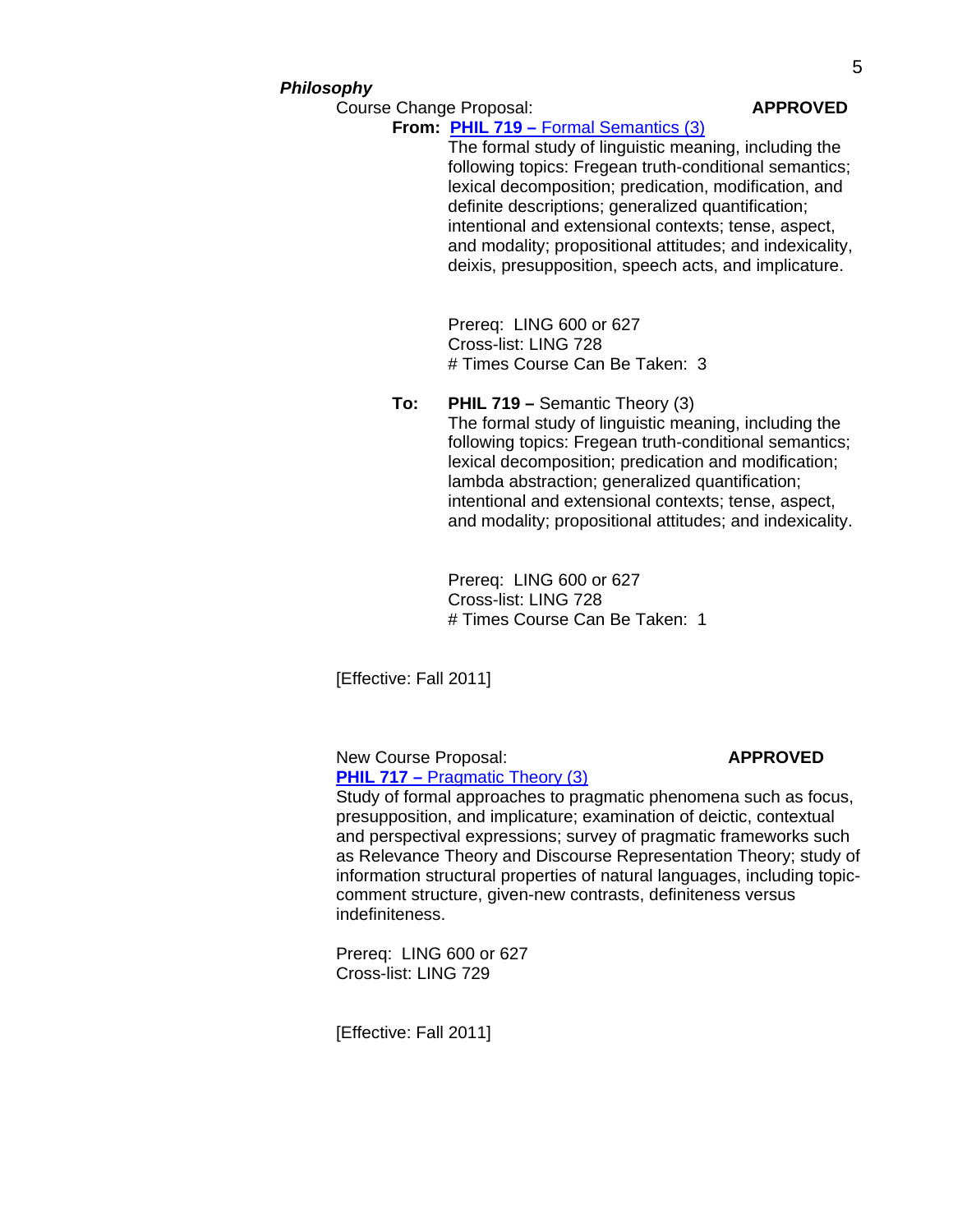## **COLLEGE OF MASS COMMUNICATIONS AND INFORMATION STUDIES**

#### *School of Library and Information Science*

 New Course Proposal/Distance Education Delivery Proposal:  **APPROVED**

**SLIS 711 –** [Introduction to Archival & Records Studies](http://gradschool.sc.edu/gradcouncil/curr_docs/NCPDEDSLIS711_201111.pdf)

Nature and use of archives and records; functions of archives and records professionals; and legal, ethical, and political issues in archives and records

[Effective: Fall 2011]

## **COLLEGE OF SOCIAL WORK**

Course Change Proposal: **APPROVED** 

**From: SOWK 705 –** [Integrative Seminar: Human Behavior in](http://gradschool.sc.edu/gradcouncil/curr_docs/CCPSOWK705_201111.pdf)   [Social Environment \(2\)](http://gradschool.sc.edu/gradcouncil/curr_docs/CCPSOWK705_201111.pdf) Review of traditional and contemporary theories of human behavior, with emphasis on the reciprocal interactions between larger social systems and

families or individuals of diverse backgrounds.

#### **To: DELETE**

[Effective: May Session 2011]

Course Change Proposal: **APPROVED From: SOWK 748 –** [Concepts of Advanced Practice with](http://gradschool.sc.edu/gradcouncil/curr_docs/CCPSOWK748_201111.pdf)   [Individuals, Families, and Groups \(3\)](http://gradschool.sc.edu/gradcouncil/curr_docs/CCPSOWK748_201111.pdf) Overview of small systems practice. Examines issues relating to supervision of practice and to the organizational context for small systems practice.

## **To: DELETE**

[Effective: May Session 2011]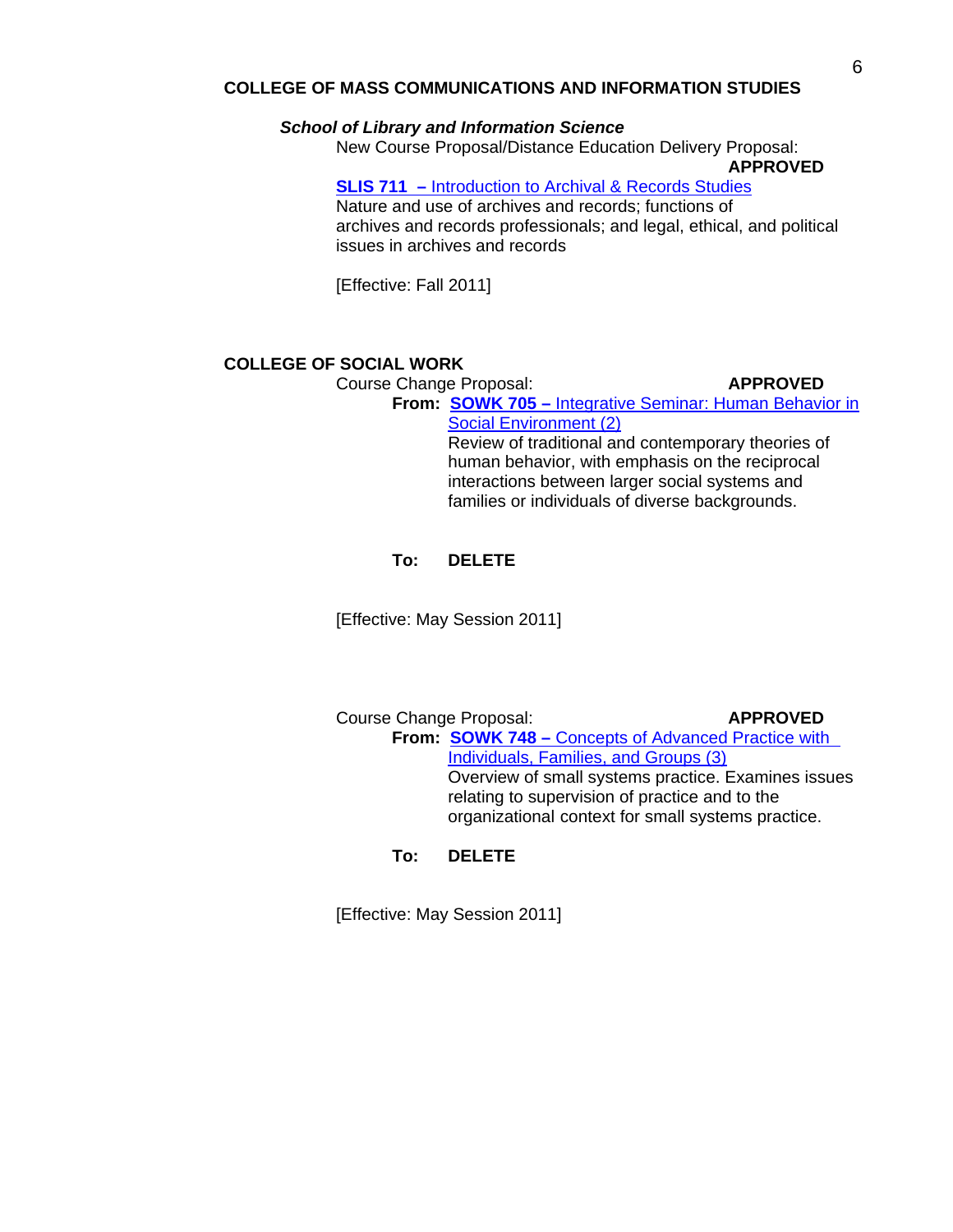**From: SOWK 759 –** [Interdisciplinary Health and Human](http://gradschool.sc.edu/gradcouncil/curr_docs/CCPSOWK759_201111.pdf)   [Services \(3\)](http://gradschool.sc.edu/gradcouncil/curr_docs/CCPSOWK759_201111.pdf) Methods for case teamwork, interorganizational

 planning and program development, and collaborative public policy development are considered.

## **To: DELETE**

[Effective: May Session 2011]

Course Change Proposal: **APPROVED From: SOWK 777 –** [Social Welfare Issues Related to](http://gradschool.sc.edu/gradcouncil/curr_docs/CCPSOWK777_201111.pdf)   [Health/Mental Health \(3\)](http://gradschool.sc.edu/gradcouncil/curr_docs/CCPSOWK777_201111.pdf) Examination of the etiology and current status of social welfare programs related to major health/mental health problems and issues in the United States.

## **To: DELETE**

[Effective: May Session 2011]

 Course Change Proposal: **APPROVED From: SOWK 795 –** [Research on Child Welfare Policy \(3\)](http://gradschool.sc.edu/gradcouncil/curr_docs/CCPSOWK795_201111.pdf) Supervised small group research on current or proposed child welfare legislation.

## **To: DELETE**

[Effective: May Session 2011]

## Course Change Proposal: **APPROVED** From: **SOWK 797 – [Group Research Project \(3\)](http://gradschool.sc.edu/gradcouncil/curr_docs/CCPSOWK797_201111.pdf)**

 Participation in an applied research project relating to community problems, social agency programs, welfare services, or methods of social work intervention.

Note: Pass-Fail grading

## **To: DELETE**

[Effective: May Session 2011]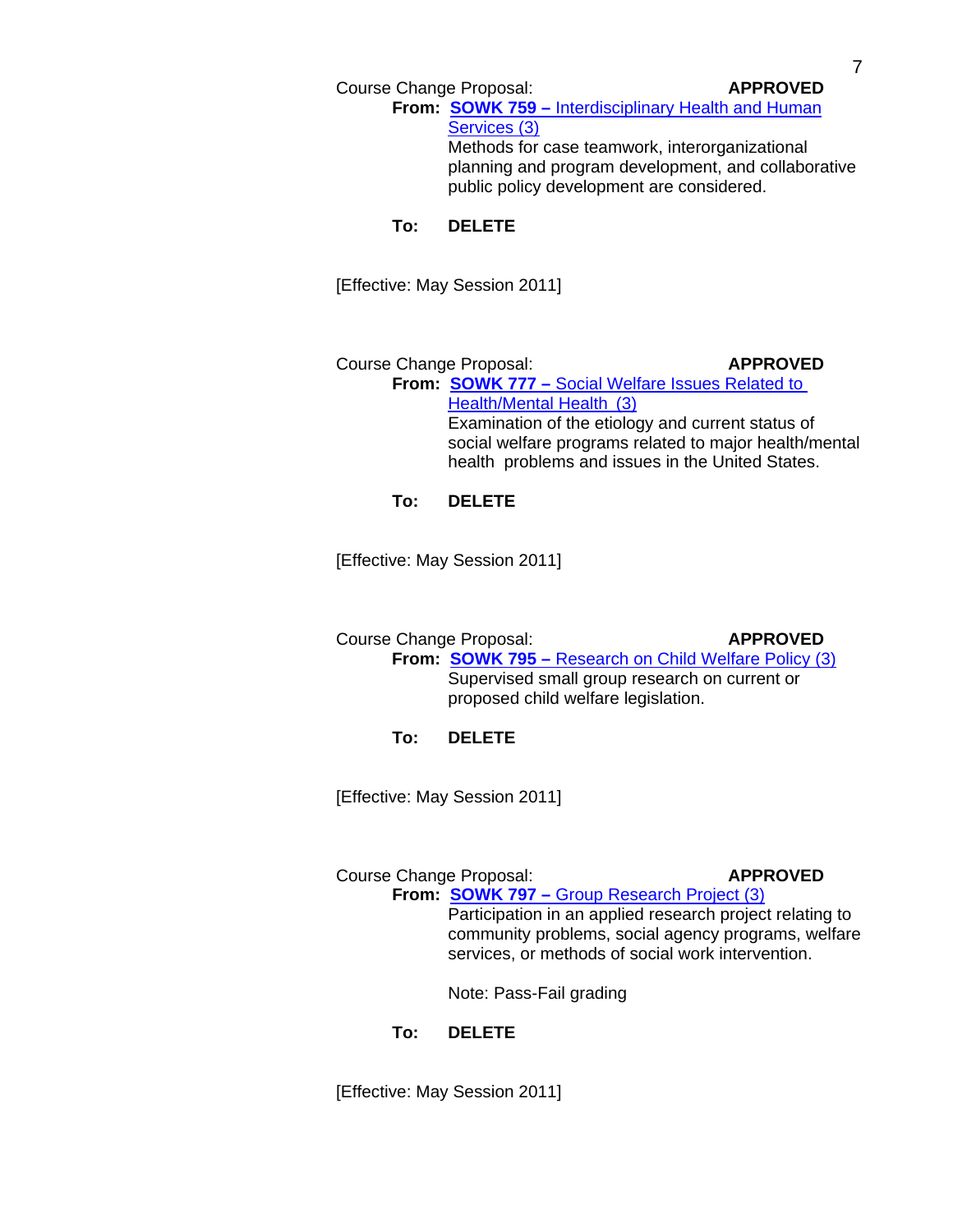**From: SOWK 893 –** [Information Technology for Social Work](http://gradschool.sc.edu/gradcouncil/curr_docs/CCPSOWK893_201111.pdf)   [Research \(3\)](http://gradschool.sc.edu/gradcouncil/curr_docs/CCPSOWK893_201111.pdf) Classroom and experiential learning in use of computer software packages for research and

scholarly production in social work.

#### **To: DELETE**

[Effective: May Session 2011]

## **MOORE SCHOOL OF BUSINESS**

Academic Program Actions Proposal/Bulletin Change:

 **APPROVED**

#### [Master of Accountancy](http://gradschool.sc.edu/gradcouncil/curr_docs/APAMACCProgram_201111.pdf)

 We propose to remove ACCT 754 International Taxation from being a required course for the MACC Tax Track.

 The reason for this change is that most of our MACC Tax Track students accept jobs with accounting firms in positions that have little exposure to clients with significant international tax issues. We are now offering two possible elective options: (1) a more extensive International Accounting (ACCT 730) option that will cover a greater range of international topics while still including some related to international tax; and (2) the International Taxation course (ACCT 754) will still be a course on the books for the possibility to offer it during a given semester. The change in the required course will allow for students who are expecting to handle international accounting issues to still obtain knowledge, while allowing those who are not expecting to have significant exposure to international accounting issues to focus on a different area.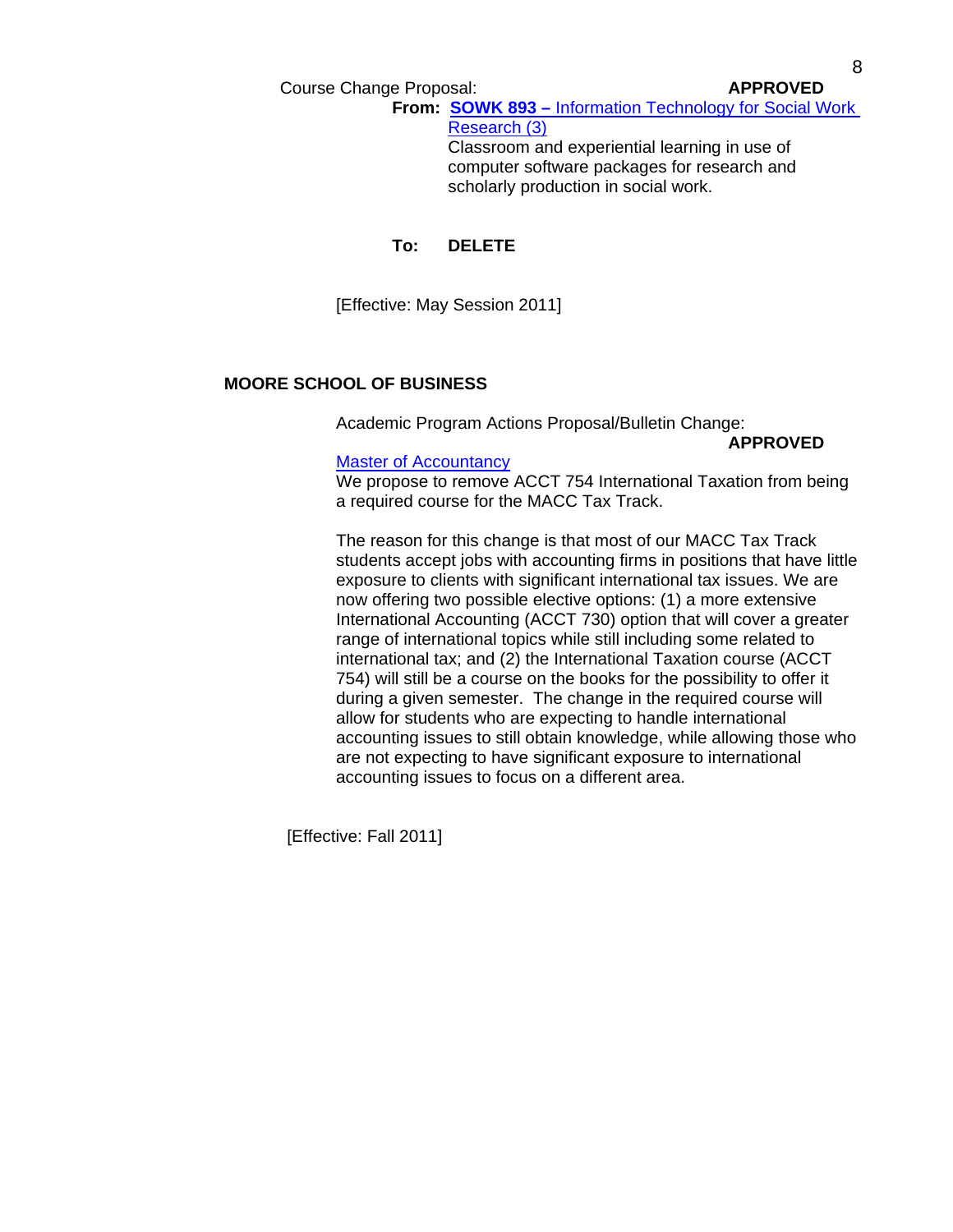Academic Program Actions Proposal/Bulletin Change:

# **APPROVED**

#### [Master of Human Resources](http://gradschool.sc.edu/gradcouncil/curr_docs/APAMSHumanResources_201111.pdf)

 The changes to the business foundation course list for the MHR Program are proposed because of the current uncertainty of offerings of specific courses in any given semester that provide appropriate analytic and quantitative content for our students, and to ensure that students have a program of study based on their particular background and requirements. Changes to the Human Resource electives list are proposed because some are more suitable for business foundation coursework, and one is not offered at an appropriate time of year.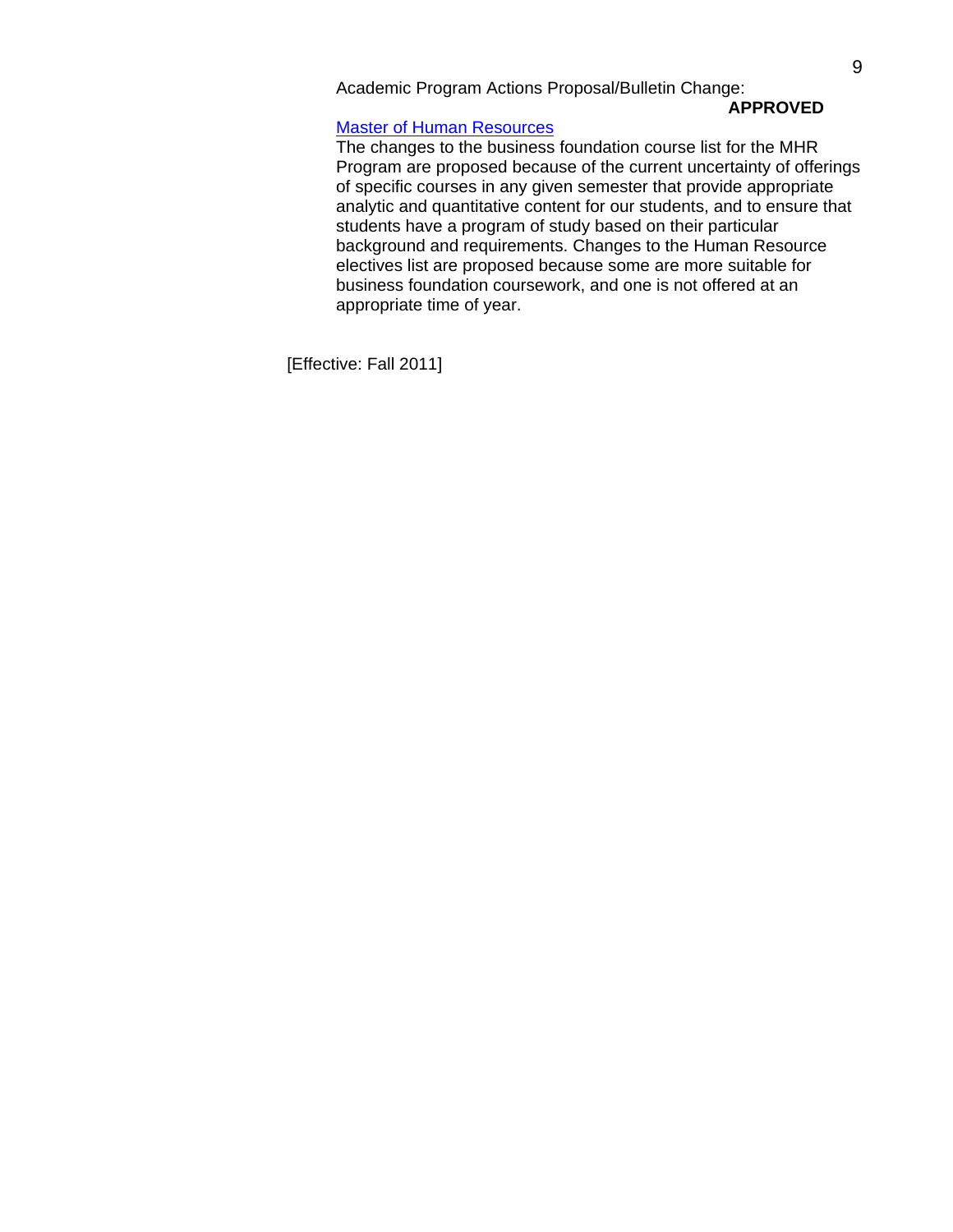11. **Report of Science, Math, and Related Professional Programs Committee** (John Grego)

## **ARNOLD SCHOOL OF PUBLIC HEALTH**   *Exercise Science/Physical Therapy*

Academic Program Actions Proposal/Bulletin Change:

 **APPROVED**

#### [Doctor of Physical Therapy](http://gradschool.sc.edu/gradcouncil/curr_docs/APAPhDPhysicalTherapy_201111.pdf)

 The faculty of the physical therapy program are requesting the following curricular changes:

 (1) Clinical experiences (i.e. PHYT 850, 851, 852 and 853) be changed from pass/fail to standard grading. This is being requested to allow greater flexibility in the grading of these experiences and to better differentiate student performance.

 (2) An increase in credit hours (1 credit hour) for PHYT 850 Clinical Experience Physical Therapy I. As part of the continuing assessment of the clinical education component of the curriculum, clinical instructors and students have requested an increase in contact hours associated with this experience. With this in mind the contact hours for this experience have changed from 192 to 280.

 (3) A decrease in credit hours (1 credit hour) for PHYT 740 Professional Issues in Physical Therapy to represent the decrease in the contact hours of this class.

 (4) The program has been notified that the School of Medicine will no longer be able to accommodate our students in their MCBA 701 Human Embryology and Gross Anatomy course (8 credit hours). It is requested that this course be dropped from our program of study and replaced with two proposed courses PHYT 701 Human Musculoskeletal and Gross Anatomy (5 credit hours to be offered in the fall year 01) and PHYT 702 Musculoskeletal and Gross Anatomy Dissection (3 credit hours to be offered in the spring year 01). The program currently has faculty qualified to teach the proposed courses. This action requires that BIOS 700 Introduction to Biostatistics be moved in the program of study from spring semester to fall year 01.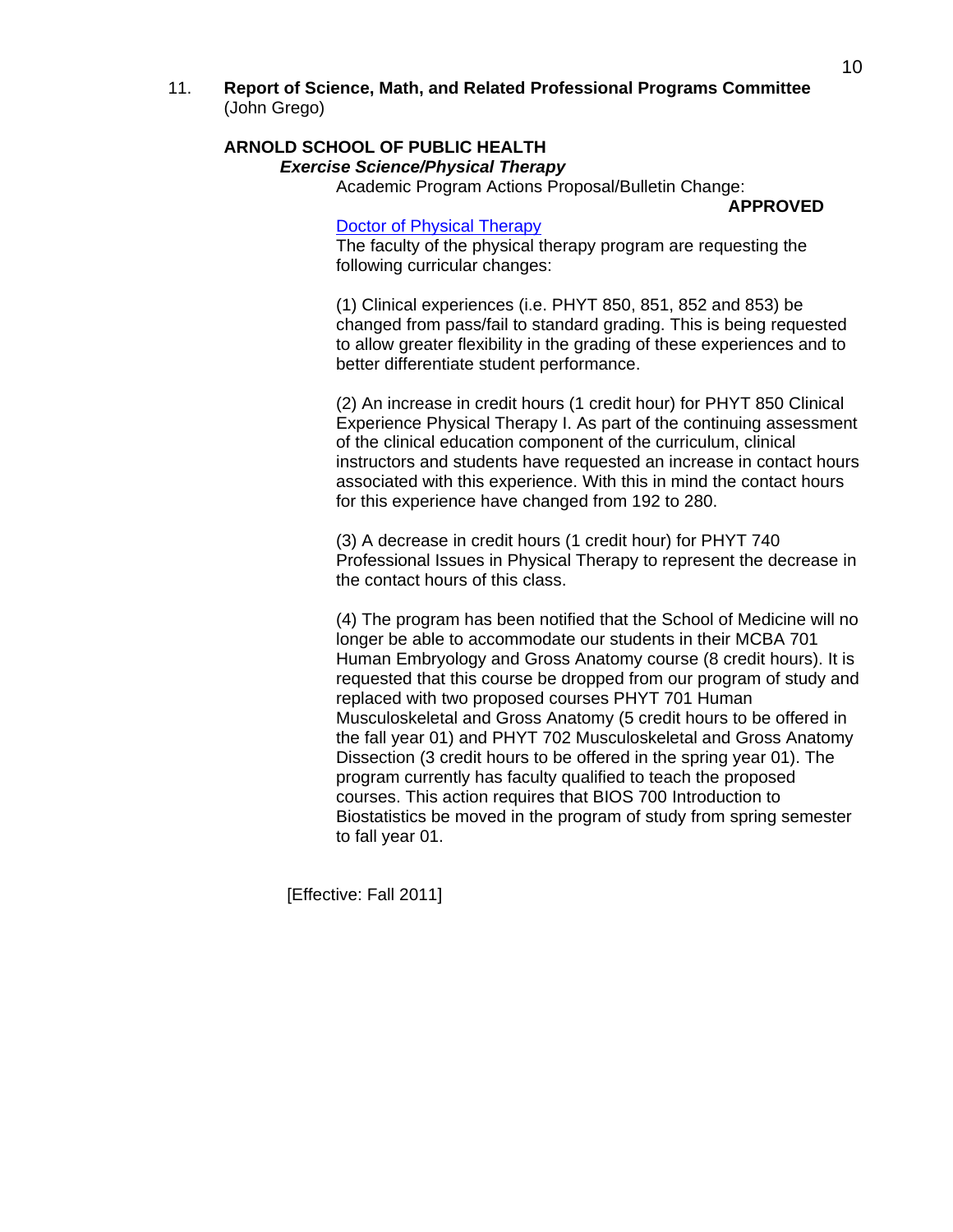11

Course Change Proposal: **APPROVED** 

**From: PHYT 740 – Professional Issues in Physical Therapy**  [\(3\)](http://gradschool.sc.edu/gradcouncil/curr_docs/CCPPHYT740_201111.pdf) Professional communications and issues related to the

Note: Restricted to D.P.T. students

practice of physical therapy.

**To: PHYT 740 –** Professional Issues in Physical Therapy (2) Professional communications and issues related to the practice of physical therapy.

Note: Restricted to D.P.T. students.

[Effective: Fall 2011]

Course Change Proposal: **APPROVED From: PHYT 850 –** [Clinical Experience Physical Therapy I](http://gradschool.sc.edu/gradcouncil/curr_docs/CCPPHYT850_201111.pdf)   [\(2\)](http://gradschool.sc.edu/gradcouncil/curr_docs/CCPPHYT850_201111.pdf)

Note: Pass/fail grading

**To: PHYT 850 –** Clinical Experience Physical Therapy I (3)

Note: Standard grading

[Effective: Fall 2011]

Course Change Proposal: **APPROVED** 

**From: PHYT 851 –** [Clinical Experience Physical Therapy II](http://gradschool.sc.edu/gradcouncil/curr_docs/CCPPHYT851_201111.pdf)   [\(4\)](http://gradschool.sc.edu/gradcouncil/curr_docs/CCPPHYT851_201111.pdf) Supervised clinical experience in a physical therapy setting.

Note: Pass/fail grading

**To: PHYT 851 –** Clinical Experience Physical Therapy II (4) Supervised clinical experience in a physical therapy setting.

Note: Standard grading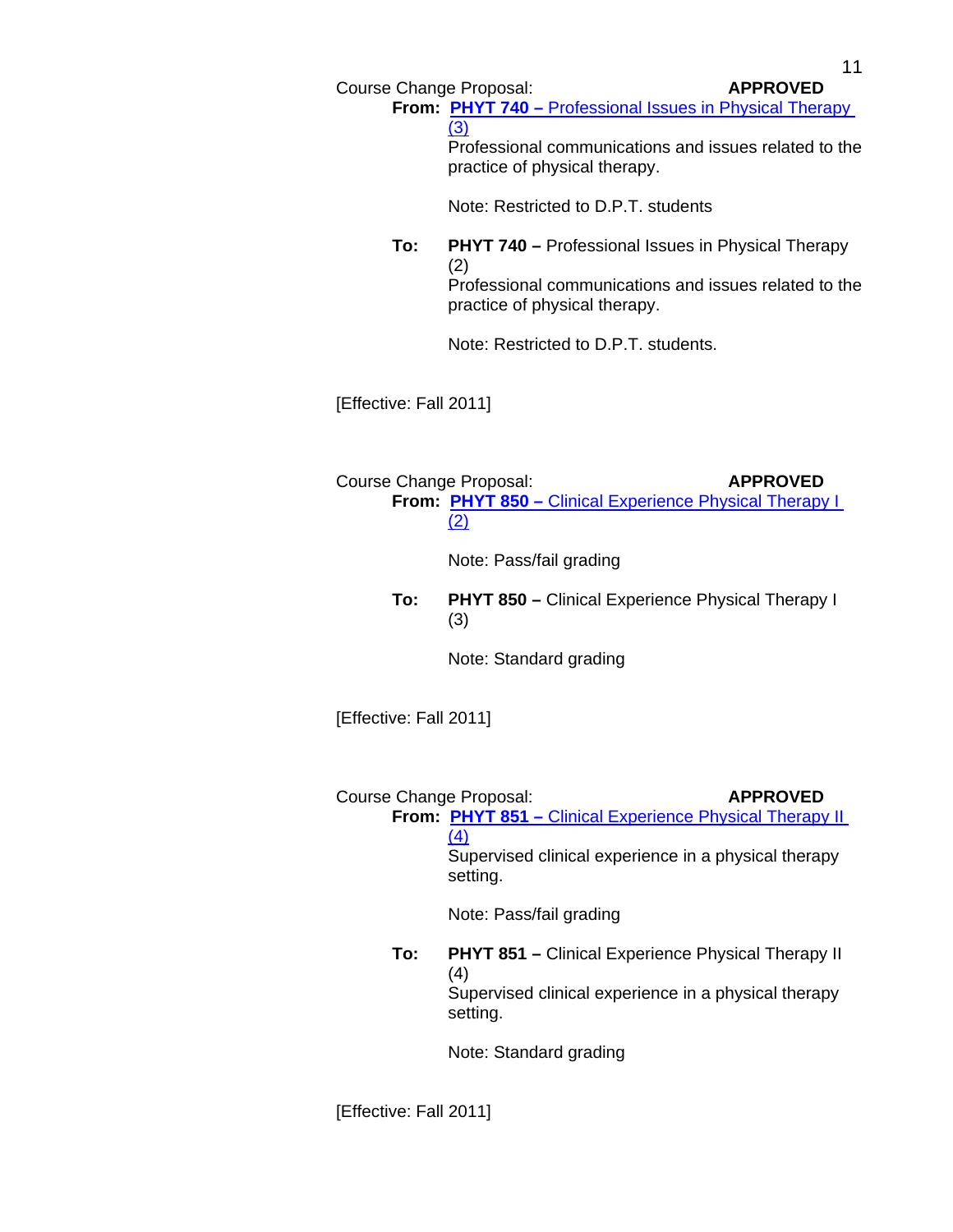**From: PHYT 852 –** [Clinical Experience Physical Therapy III](http://gradschool.sc.edu/gradcouncil/curr_docs/CCPPHYT852_201111.pdf)   [\(6\)](http://gradschool.sc.edu/gradcouncil/curr_docs/CCPPHYT852_201111.pdf) Supervised clinical experience in a physical therapy setting.

Note: Pass/fail grading

**To: PHYT 852 –** Clinical Experience Physical Therapy III (6) Supervised clinical experience in a physical therapy setting.

Note: Standard grading

[Effective: Fall 2011]

Course Change Proposal: **APPROVED From: PHYT 853 –** [Clinical Experience Physical Therapy IV](http://gradschool.sc.edu/gradcouncil/curr_docs/CCPPHYT853_201111.pdf)   [\(6\)](http://gradschool.sc.edu/gradcouncil/curr_docs/CCPPHYT853_201111.pdf)

> Supervised clinical experience in a physical therapy setting.

Note: Pass/fail grading

**To: PHYT 853 –** Clinical Experience Physical Therapy IV (6) Supervised clinical experience in a physical therapy setting.

Note: Standard grading

[Effective: Fall 2011]

New Course Proposal: **APPROVED PHYT 701 – [Human Musculoskeletal and Gross Anatomy \(5\)](http://gradschool.sc.edu/gradcouncil/curr_docs/NCPPHYT701_201111.pdf)** Intensive study and analysis of the morphologic, functional and imaging anatomy of the human body. Emphasis on the relationship of form and function as a basis for understanding of human movement.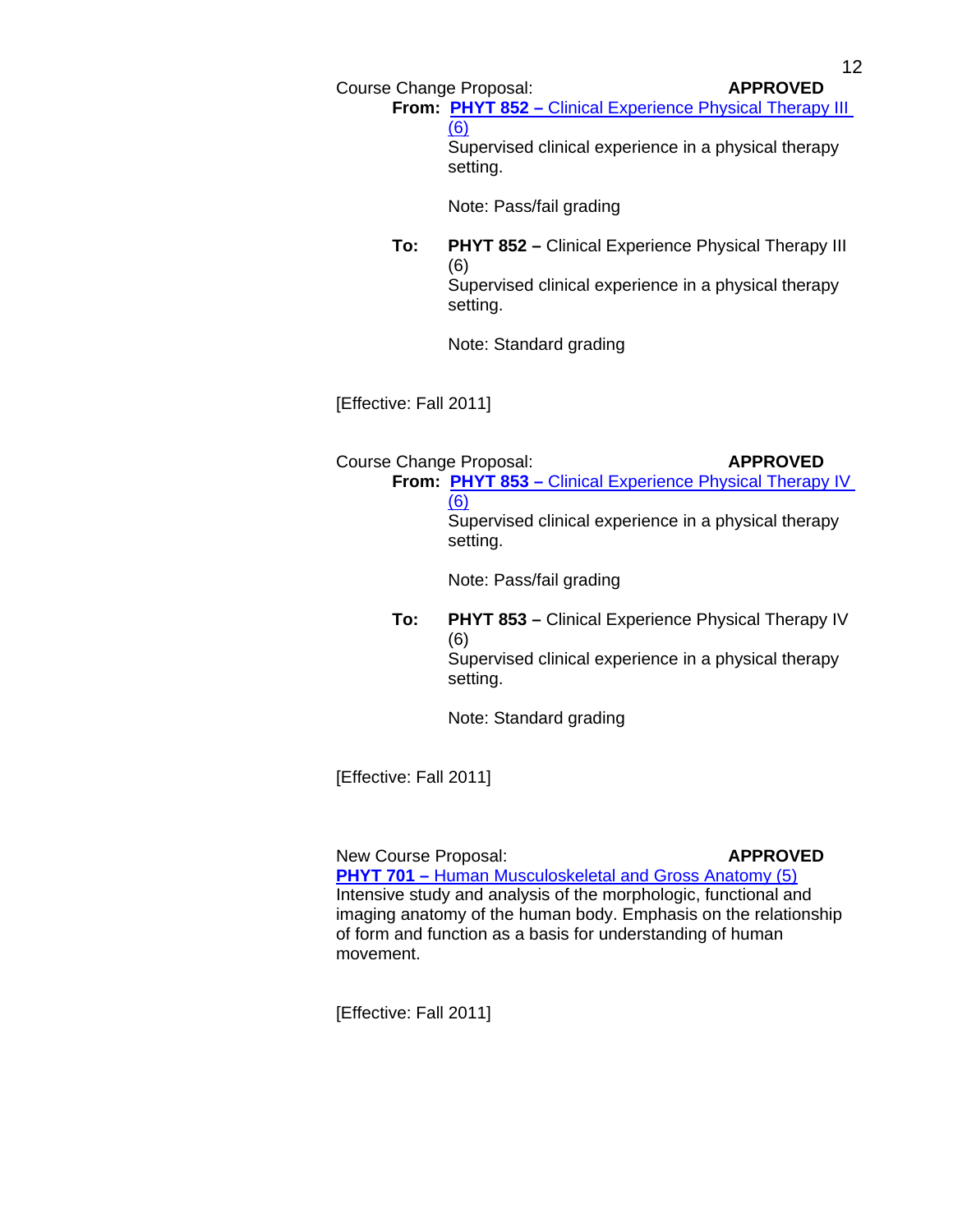New Course Proposal: **APPROVED PHYT 702 –** [Musculoskeletal and Gross Anatomy Dissection \(5\)](http://gradschool.sc.edu/gradcouncil/curr_docs/NCPPHYT702_201111.pdf) In depth, hands on study and analysis of the major gross anatomical structures, their relationships to each other and the clinical importance through cadaveric dissection.

[Effective: Fall 2011]

## **COLLEGE OF ENGINEERING AND COMPUTING**

## *Civil and Environmental Engineering*

Academic Program Actions Proposal/Bulletin Change:

## **APPROVED**

## [M.E. in Civil and Environmental Engineering](http://gradschool.sc.edu/gradcouncil/curr_docs/APACivilandEnvironmentalEngineeringComp_201111.pdf)

 The Civil and Environmental Engineering department is requesting a change of the content and how the comprehensive examination is administered for the M.E. degree seeking student. This change meets the new guidelines set forth by the Graduate School.

[Effective: Summer II 2011]

## *Electrical Engineering*

Academic Program Actions Proposal/Bulletin Change:

 **APPROVED**

#### [Ph.D. in Electrical Engineering – Degree Requirements](http://gradschool.sc.edu/gradcouncil/curr_docs/APAPHDElectricalEngineeringDegreeReq_201111.pdf) Remove ELCT 563, ELCT 564, ELCT 572 as required core courses for the Ph.D. program

 Doctoral students entering the Ph.D. program often have already taken courses similar to the required core courses mentioned above from somewhere else. Thus, a large number of memos needed to be written for these students substituting another course in place of the core courses. To avoid this problem, and give the students larger flexibility in choosing courses suited for them, the Electrical Engineering Graduate Committee and the Faculty decided that ELCT 563, ELCT 564, and ELCT 572 would no longer be required core courses for the Ph.D. program. Instead PhD students will take 9 hours of electives agreed upon by their advisor.

[Effective: Fall 2011]

Academic Program Actions Proposal/Bulletin Change:

## **APPROVED**

# [Ph.D. in Electrical Engineering – GRE Requirement](http://gradschool.sc.edu/gradcouncil/curr_docs/APAPHDElectricalEngineeringGRE_201111.pdf)

 The change is requested so that the bulletin accurately reflects the current requirement that all applicants to the graduate program in the EE department need to take the GRE exam.

[Effective: Summer I 2011]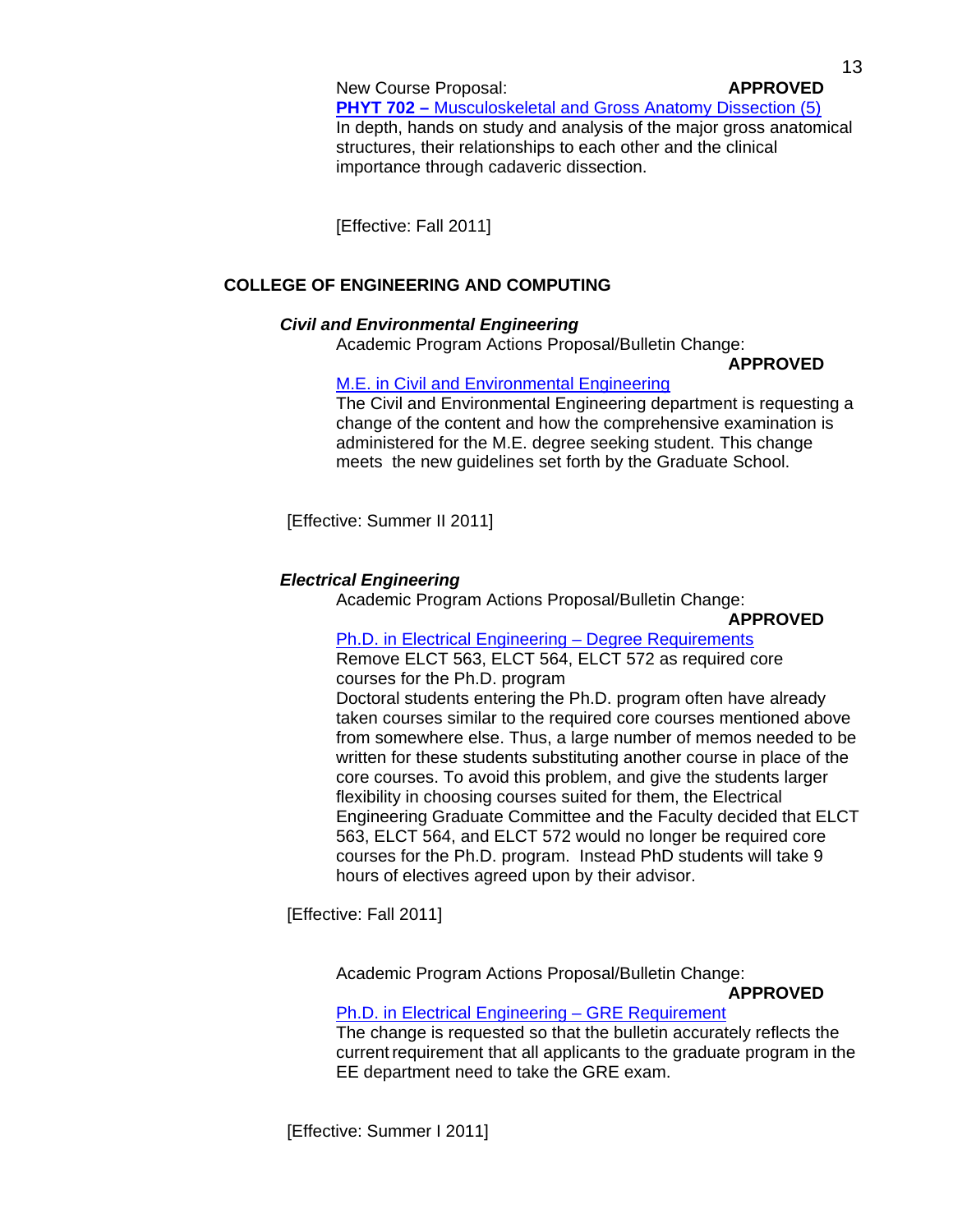Academic Program Actions Proposal/Bulletin Change:

 **APPROVED**

[Ph.D. in Electrical Engineering – Research Field Requirements](http://gradschool.sc.edu/gradcouncil/curr_docs/APAPHDElectricalEngineering_201111.pdf)

The change is requested so that the Electrical Engineering entry in the *Graduate Studies Bulletin* will accurately reflect the current Graduate School requirement that is actually in place now. This will help avoid possible confusion among Ph.D. students, as well as relevant staff and faculty.

 Justification for increasing the hours in the research field from 12 to 15: As per resolution of the Faculty Senate the required core course ELCT 530 was dropped from the graduate curriculum in 2010. In place of ELCT 530, hours in the research field was increased by 3 hours from 12 to 15.This change was made in one place of the bulletin but not in the other. So, we are requesting the change in the BCH form from 12 to 15 credit hours.

[Effective: Fall 2011]

## **SCHOOL OF MEDICINE**   *Biomedical Sciences*

Academic Program Actions Proposal/Bulletin Change:

#### **TABLED UNTIL NEXT MEETING**

## [M.S. in Biomedical Sciences](http://gradschool.sc.edu/gradcouncil/curr_docs/APAMSBiomedicalSciences_201111.pdf)

 We propose to modify the required core courses in the Biomedical Sciences M.S. program as indicated on the accompanying Bulletin Change Form to allow one of several biochemistry courses (BMSC 707, BMSC 754 or BIOL717) and one of several graduate level cell biology courses (BMSC 702, BMSC 708 or BIOL 714) to fulfill the core curriculum requirements. The requested change would also remove Structure and Function of Nucleic Acids (BIOL 711) from our list of required courses. In our opinion, these changes will provide greater flexibility for our program to meet the long-term educational needs of the Biomedical Sciences M.S. students but maintain the rigor of this program. In addition, by giving students the option to choose between different advanced biochemistry-related courses (BMSC 707, BMSC 754 or BIOL 717) and different advanced cell biology-related courses (BMSC 702, BMSC 708 or BIOL 714), they will have greater flexibility in scheduling elective courses, research rotations and teaching assistantships. This will also allow students who complete the Biomedical Certificate program Ito move seamlessly into the Biomedical Sciences M.S. program.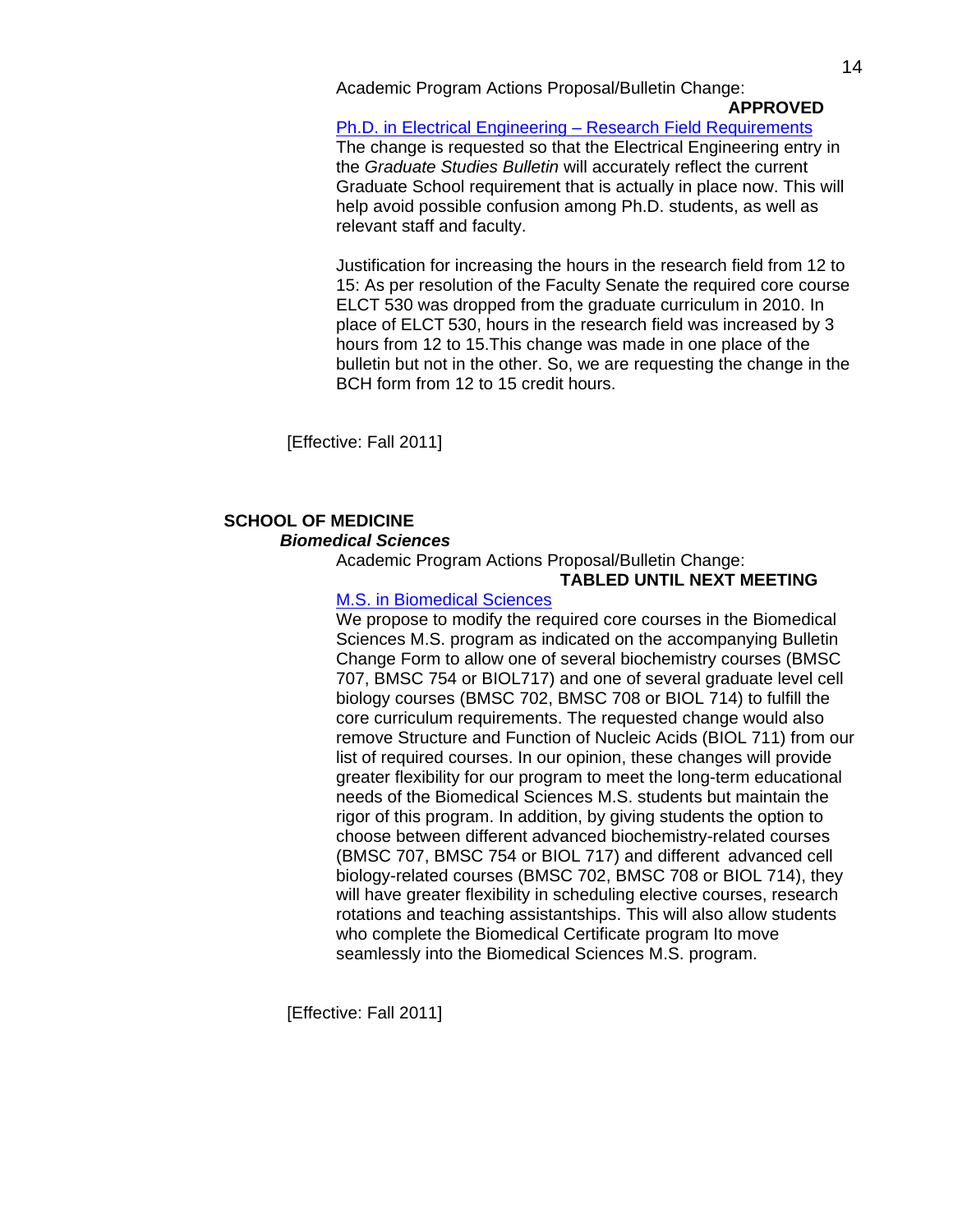**From: PHPH 792 –** [Principles of Anesthesia II \(5\)](http://gradschool.sc.edu/gradcouncil/curr_docs/CCPPHPH792_201111.pdf) Continuation of PCOL 791. Anesthetic techniques for specialty surgery including neurological, cardiovascular-thoracic, pediatric, and obstetrical surgery.

**To: PHPH 792 –** Principles of Anesthesia II (1-5) Continuation of PCOL 791. Anesthetic techniques for specialty surgery including neurological, cardiovascular-thoracic, pediatric, and obstetrical surgery.

May be repeated for a total of up to 5 credits

[Effective: May Session 2011]

## 12. **Report of the Petitions and Appeals Committee** (Nic Ularu - Absent)

No report

## 13. **Other Committee Reports**

No report

## 14. **Old Business**

None

## 15. **New Business**

None

#### 16. **Good of the Order**

- Dr. Mousseau advised the Council that the Graduate School was a sponsor of the National Black Graduate Student Association conference held in Columbia, SC March 9-13. He stated that five graduate students from USC were award winners and the Graduate School received the Presidential Award.
- Dr. Zimmerman informed all first year Council members that they may volunteer to be Chair-elect next year by emailing her at [npz@sc.edu.](mailto:npz@sc.edu) The Council will vote at the May meeting.

## 17. **Adjournment**

The meeting adjourned at 2:54 p.m.